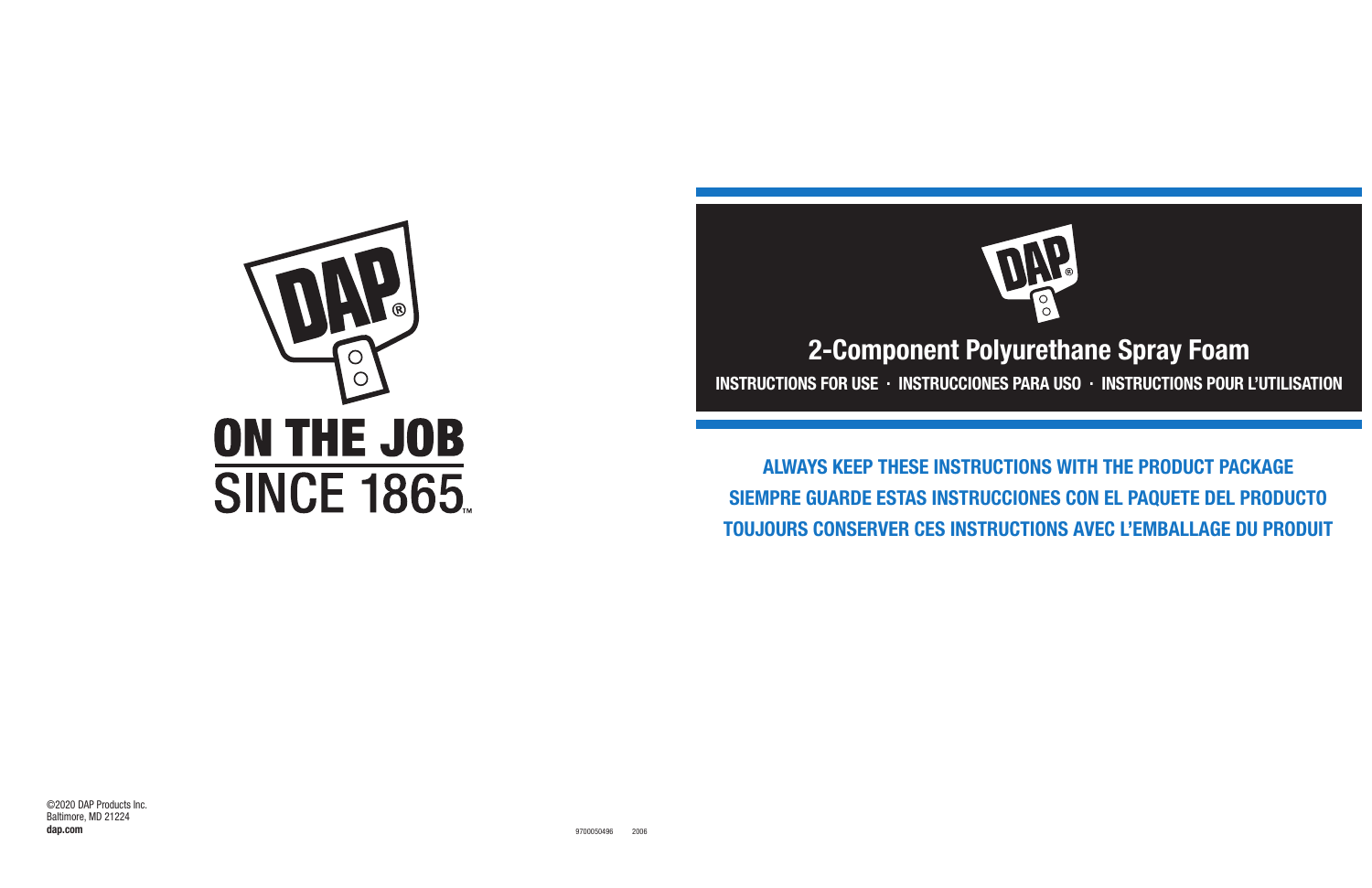**While low-pressure spray foams are safe for homeowners to use, they are recommended for professional use. Read and understand Safe Use, Storage and Handling, Safety Data Sheet (SDS), Instructions for Use, and Tech Data Sheet prior to use!**

**Always wear recommended personal protective equipment. Refer to the enclosed "Safe Use, Storage and Handling" guide for detailed recommendations.**

#### **Polyurethane foam is temperature sensitive. Failure to follow procedures and temperature guidelines may result in poor performance and may affect yield and foam quality.**

Two-component low-pressure spray polyurethane foam (SPF) from DAP® effectively seals and insulates energy-wasting air gaps throughout the interior and exterior of residential, commercial and industrial facilities.

#### **Section 1: Preparation and Set-Up**

- 1. Store products at room temperature (60°–90°F / 16°–32°C) in a dry area. Do not expose products to open flame or temperatures above 120°F (49°C).
- 2. Check expiration date on carton to ensure product is current.
- 3. Cylinders and contents must be brought to between 70°–90°F (21°–32°C) for use. This normally requires 36 to 72 hours at room temperature. Application at higher or lower temperatures may reduce foam performance and yield.
- 4. For best results, ensure that chemical, ambient and substrate temperatures are 60°–90°F (16°–32°C) before and during use.
- 5. Use only in a well-ventilated area.
- 6. Wear recommended personal protective equipment.
- 7. Remove hose and accessories bag from carton. Make sure spray foam applicator trigger lock is engaged by pushing it into applicator body.
- 8. Attach hoses to cylinders; if not already attached.
	- a. Insert hoses into carton holes or lay in carton slots where applicable.
- b. Connect the red-striped hose to the red (A) tank and the white hose to the white (B) tank.
- c. Tighten hose fittings with wrench provided. Do not overtighten.
- 9. Fully open valves on both cylinders by turning counter-clockwise until a slight resistance is felt.
- 10. Close cartons.
- 11. Always dispense spray foam with cylinders in an upright position.
- 12. Do not pull or lift cylinders by hoses.
- 13. Unlock applicator trigger safety by pulling until it sets in open position.
- 14. Purge air from the chemical hoses by aiming the foam applicator into a waste receptacle. Depress the trigger fully until two roughly equal chemical streams exit the foam applicator barrel. This may take 5–15 seconds depending on the hose lengths.
- 15. Wipe the applicator barrel with a clean rag to remove any liquid or reacted foam.
- 16. Lubricate the spray foam applicator O-ring with lubricant provided.
- 17. Select the appropriate spray nozzle:
	- − YELLOW FAN NOZZLE for a wide spray pattern.
- − CLEAR CONICAL NOZZLE for a narrow spray pattern.
- 18. Attach the nozzle by aligning slots on nozzle with notch on spray foam applicator barrel. Push and twist nozzle clockwise to lock in place.
- 19. Spray a small amount of foam on scrap material to check chemical mix. The foam should be off-white in color and be tack free within 30–60 seconds.

# **Section 2: Spray Application**

The spray foam applicator controls the flow of the chemical components. The following application instructions will help improve the efficiency and performance of the spray foam application:

Les trousses de mousse partiellement utilisées peuvent être réutilisées dans 30 jours suivant la demande initiale en respectant les instructions suivantes :

- 1. Application surface should be clean, dry, and free of all foreign material.
- 2. Cover surfaces in the area where foam will be sprayed with plastic sheet to prevent accidental overspray.
- 3. Apply the foam on scrap material to become familiar with how the product dispenses and to determine the best approach to applying to the project. *For Best Results: Pull trigger fully when spraying in order to get the best ratio between A and B components.*
- 4. **For Insulating Wall Cavities:** Spray up to 1/2" thick for the first layer of cured foam. (NOTE: 1/2" of wet foam equals 1" of cured foam.) For best adhesion to the substrate, a 1/2" first layer is recommended. The wet chemicals normally expand two to three times the original volume. Apply additional layers of up to 1" of foam until desired total thickness is reached **(2" maximum of cured foam for Class A (I) fire rating)**. Allow foam to cool between layers to avoid excessive heat and permit maximum expansion.

**For Perimeter or Bead Application:** Spray an approximate 3" wide by 1/2"–1" deep continuous wet bead of foam around perimeters of rim joists, wall cavities and/or other gaps and cracks to provide an air-tight seal. The wet chemicals normally expand two to three times the original volume.

**For Flash & Batt Application:** Spray an approximate 3" wide by 1/2"–1" deep continuous wet bead of foam around perimeters of rim joists, wall cavities and/or other gaps and cracks to provide an air-tight seal. Spray a thin backfill (less than 1/2") along the full width of the wall cavity. The wet chemicals normally expand two to three times the original volume. Once foam has cured, fill remaining opening in cavity with batted insulation.

> Ne pas utiliser dans les cavités fermées : La mousse pulvérisée ne doit êt appliquée que là où la mousse peut s'élever librement perpendiculairement support. La mousse pulvérisée à deux composants **ne doit pas être utilisée pour remplir les cavités restreintes** telles que les murs à montants fermés. La pression de la mousse en expansion pourrait déformer ou endommager les cloisons sèches ou le revêtement extérieur. Selon l'épaisseur de la cavité, une chaleur exothermique excessive peut provoquer une décoloration de la mousse, une combustion lente ou même un incendie si le produit est utilisé à mauvais escient comme produit en mousse à injection.

- 5. NOTE: If spraying is stopped for longer than 30 seconds, the foam in the nozzle will begin to cure and clog the nozzle. Replace the used nozzle with a new, unused nozzle as follows.
	- a. Lock the trigger safety on the foam applicator.
	- b. Grasp the spray foam applicator in one hand and the used nozzle in the other. Twist the nozzle and pull it off the barrel.
	- c. Clean the barrel of the spray foam applicator with a clean cloth.
	- d. Attach nozzle to applicator barrel. Align slots on nozzle with notch on spray foam applicator. Push and twist nozzle clockwise to lock in place.

#### **Section 3: Shutdown and Storage between Uses**

Partially used foam kits can be reused within 30 days of the initial application adhering to the following instructions:

- 1. Close the cylinder valves by turning clockwise.
- 2. Do not drain chemical from the hoses.
- 3. Push the trigger safety into the locked position.
- 4. Remove the used nozzle, but DO NOT DISCARD.
- 5. Wipe the applicator barrel with a clean cloth, making sure the chemical ports are clean. Do not use solvent.
- 6. Apply more lubricant to the O-ring and two chemical ports on the applicator barrel.
- 7. Re-attach the used nozzle, which will prevent air and moisture from entering the hoses.
- 8. After 7 days of non-use, remove the used nozzle from applicator, open

#### **Section 3 : Arrêt et stockage entre les utilisations**

- 1. Fermez les valves des bouteilles en tournant dans le sens horaire.
- 2. Ne pas vidanger les produits chimiques des tuyaux.
- 3. Sécuriser la gâchette en position verrouillée.
- 4. Dévisser la buse utilisée, mais NE PAS JETER.
- 5. Nettoyer le canon de l'applicateur avec un chiffon propre, en veillant à ce que les sorties du produit chimique sont propres. Ne jamais utiliser de solvants.
- 6. Appliquer plus de lubrifiant sur le joint torique et deux ports de produits chimiques sur le barillet de l'applicateur.
- 7. Ré-attacher la buse utilisée, ce qui empêchera l'air et l'humidité de pénétrer dans les tuyaux.
- 8. Après 7 jours de non-utilisation, retirer la buse utilisée de l'applicateur, ouvrir les robinets des bouteilles et laisser couler environ 5 secondes pour purger les vieux produits chimiques des tuyaux, fermer les robinets des bouteilles. Essuyer et appliquer du lubrifiant sur le barillet de l'applicateur et refermer avec la buse utilisée.
- 9. Gardez les produits partiellement utilisés à température ambiante ( $16^{\circ}$ –32 $^{\circ}$ C /  $60^{\circ}$ – 90 $^{\circ}$ F) dans un endroit sec. Ne pas exposer aux flamm nues ou à des températures supérieures à 49°C (120°F).
- 10. Les produits doivent être réchauffés à 21°–32°C (70°–90°F) avant leur ré-utilisation.

### **Section 4 : Nettoyage**

- 1. La mousse non durcie peut être enlevée en essuyant avec un chiffon sec et en utilisant un nettoyant mousse ou de l'acétone. S'assurer que le nettoyant ou l'acétone n'endommagera pas la surface qui est nettoyée.
- 2. Ne pas utiliser de nettoyant mousse ou d'acétone pour nettoyer la pointe du barillet de l'applicateur de mousse car de l'humidité pourrait se forme à l'intérieur du barillet. Essuver simplement le devant de l'applicateur avec une serviette ou un chiffon propre.
- 3. Toujours porter les EPI recommandés tels que des vêtements de protection et des gants pour éviter toute exposition cutanée. Ne pas utiliser de nettoyant pour la mousse ou d'acétone pour enlever la mousse non durcie de la peau. Si de la mousse humide entre en contact avec la peau, nettoyer immédiatement avec un chiffon sec - ne pas utiliser d'eau - l'eau accélère le durcissement. La mousse durcie doit être enlev mécaniquement des surfaces. La mousse non durcie peut être nettoyée la plupart des surfaces avec du nettovant pour la mousse ou de l'acéton Si de la mousse sèche sur la peau, appliquer une quantité généreuse de gelée de pétrole, mettre des gants en plastique et attendre 1 heure. Avec un chiffon propre, frotter pour enlever les résidus et répéter le processus si nécessaire. Ne PAS utiliser de l'acétone ou des solvants pour enlever produit de sur la peau.

### **Section 5 : Guide d'application**

**Adhésion :** La mousse adhère à la plupart des matériaux de construction poreux. Les supports métalliques doivent être exempts de tout matériaux étrangers et peuvent nécessiter un apprêt si l'adhérence est difficile. La mousse n'adhère pas au polyéthylène, polypropylène, PTFE (Téflon®) ou silicone.

**La mousse ne doit être appliquée qu'en couches multiples :** Comme la mousse projetée produit de la chaleur lorsqu'elle réagit et que la mousse durcie est une excellente isolation, il est important de laisser la mousse refroidir entre l'application de chaque couche. La mousse ne doit être appliquée qu'en couches de 1 pouce d'épaisseur, en laissant 15 minutes entre chaque couche de 1 pouce pour éviter une surchauffe. Sinon, la chaleur excessive peut provoquer une décoloration, une combustion lente ou même un incendie. Si de la fumée se dégage de la mousse pendant le durcissement, un 2 7

|      | extincteur peut être utilisé.                                                     |
|------|-----------------------------------------------------------------------------------|
| les  | Codes du bâtiment : Selon le Code international résidentiel (IRC - 2006,          |
|      | 2009, 2012, 2015, 2018) et le Code du bâtiment international (IBC - 2006,         |
|      | 2009, 2012, 2015 et 2018), l'isolation en mousse doit être séparée de l'espace    |
|      | occupé par une barrière thermique approuvée ou un équivalent approuvé. Une        |
|      | attention particulière doit être prises pour les greniers et les vides sanitaires |
|      | accessibles uniquement pour l'entretien, où un pare ignition ou un équivalent     |
| е    | approuvé peut être nécessaire pour recouvrir la mousse. La mousse exposée         |
|      | jusqu'à 3 pouces d'épaisseur est autorisée sur les plaques de seuil et les        |
|      | solives. Consulter la règlementation du code local pour plus d'informations et    |
|      | de conseils.                                                                      |
|      | Densité et rendement de la mousse : La densité théorique en livres par            |
|      |                                                                                   |
|      | pied cube (pcf) et le rendement en pieds-planche (bd. ft.) sont indiqués sur la   |
|      | boîte du produit. (Un pied-planche = profondeur / épaisseur de 12 po x 12 po      |
|      | x 1 po.) La densité et le rendement réels peuvent différer selon la technique     |
| ur   | de pulvérisation, la température du matériau et du support, la température et     |
|      | l'humidité ambiantes et d'autres facteurs.                                        |
| Ιr   | Applications extérieures : La lumière directe du soleil décolore et dégrade la    |
|      | surface de la mousse. Pour les applications extérieures, la mousse doit être      |
|      | recouverte d'une peinture ou d'un revêtement extérieur.                           |
| nes  | Qualité de l'air intérieur : Les maisons bien scellées peuvent nécessiter une     |
|      | ventilation mécanique pour fournir de l'air extérieur. Consulter un entrepreneur  |
|      | CVCA qualifié pour plus d'informations.                                           |
|      | Températures de service : La mousse de polyuréthane ne doit pas être              |
|      | utilisée en contact direct avec les cheminées, les bouches de chaleur, les        |
|      | tuyaux de vapeur ou d'autres surfaces dépassant 116 °C (240 °F).                  |
| Э    | <b>Section 6: Dépannage</b>                                                       |
|      | Si la mousse durcie apparaît soit plus claire ou plus foncée immédiatement        |
| Э    | après la pulvérisation, l'un des deux composants peut être bloqué ou vide.        |
| er   | Arrêter immédiatement la pulvérisation et procéder comme suit :                   |
| ec   | 1. Vérifier que les deux clapets sont complètement ouverts.                       |
|      | 2. Rechercher et défaire les noeuds dans les tuyaux.                              |
|      | 3. Dévisser la buse, nettoyer tout liquide résiduel ou la mousse. Vérifier que    |
|      | deux flux chimiques plus ou moins égaux sortent du canon d'applicateur            |
| sе   | mousse en pressant dans un récipient à déchets.                                   |
|      | 4. Vérifiez que le produit chimique, ambient et les températures de substrat se   |
|      | trouvent dans la fourchette suggérée.                                             |
| rée  | 5. Voir l'étiquette du produit ou la fiche de données de sécurité (FDS) pour des  |
| de   | informations sur la santé et la sécurité. Vous pouvez demander une FDS en         |
| ie.  | visitant notre site Web à dap.ca ou en appelant le 888-DAP-TIPS                   |
|      | Section 7 : Consignes de sécurité                                                 |
| C    | Reportez-vous à « Utilisation, entreposage et manipulation en toute sécurité      |
|      | des produits de mousse à vaporiser à basse pression » inclus dans la boite        |
| le   | pour les précautions de sécurité détaillées.                                      |
|      | 1. Utiliser uniquement dans un endroit bien ventilé pour éviter l'accumulation    |
|      | de vapeurs de propulseur qui peuvent déplacer l'oxygène.                          |
|      | 2. Éviter tout contact avec la peau. Porter des gants résistant aux produits      |
|      | chimiques (par exemple en nitrile), des vêtements à manches longues et un         |
|      | pantalon long pour couvrir la peau exposée.                                       |
|      | 3. Porter des lunettes de protection.                                             |
|      | 4. Ne pas utiliser le système en fumant ou à proximité d'une flamme nue           |
| ètre | (comme une flamme pilote) ou d'une autre source d'allumage                        |
| au   | 5. Ne pas souder ni utiliser une flamme nue sur ou à proximité de mousse          |
| ì    | durcie.                                                                           |
| S.   | 6. Il est recommandé de porter un appareil de protection respiratoire filtrant à  |
|      | vapeur organique approuvé par le NIOSH avec un filtre à particules.               |
| ۱,   | 7. Voir l'étiquette du produit ou la fiche de données de sécurité (FDS) pour des  |
|      | informations sur la santé et la sécurité. Vous pouvez demander une FDS en         |
| à    | visitant notre site Web à dap.com ou en appelant le 888-327-8477.                 |
|      | 8. TENIR HORS DE LA PORTÉE DES ENFANTS                                            |
|      | <b>Garantie Limitée</b>                                                           |
|      | Si le produit ne fonctionne pas lorsqu'il est utilisé conformément aux            |
|      | instructions, dans un délai d'un an à compter de la date d'achat, appeler le      |
|      | 888-327-8477, avec le recu de caisse et le contenant du produit disponibles,      |

888-327-8477, avec le reçu de caisse et le contenant du produit disponibles, pour un produit de remplacement ou un remboursement du prix de vente. DAP Products Inc. n'assume aucune responsabilité en matière de dommages accessoires ou consécutifs.

# **INSTRUCTIONS FOR USE**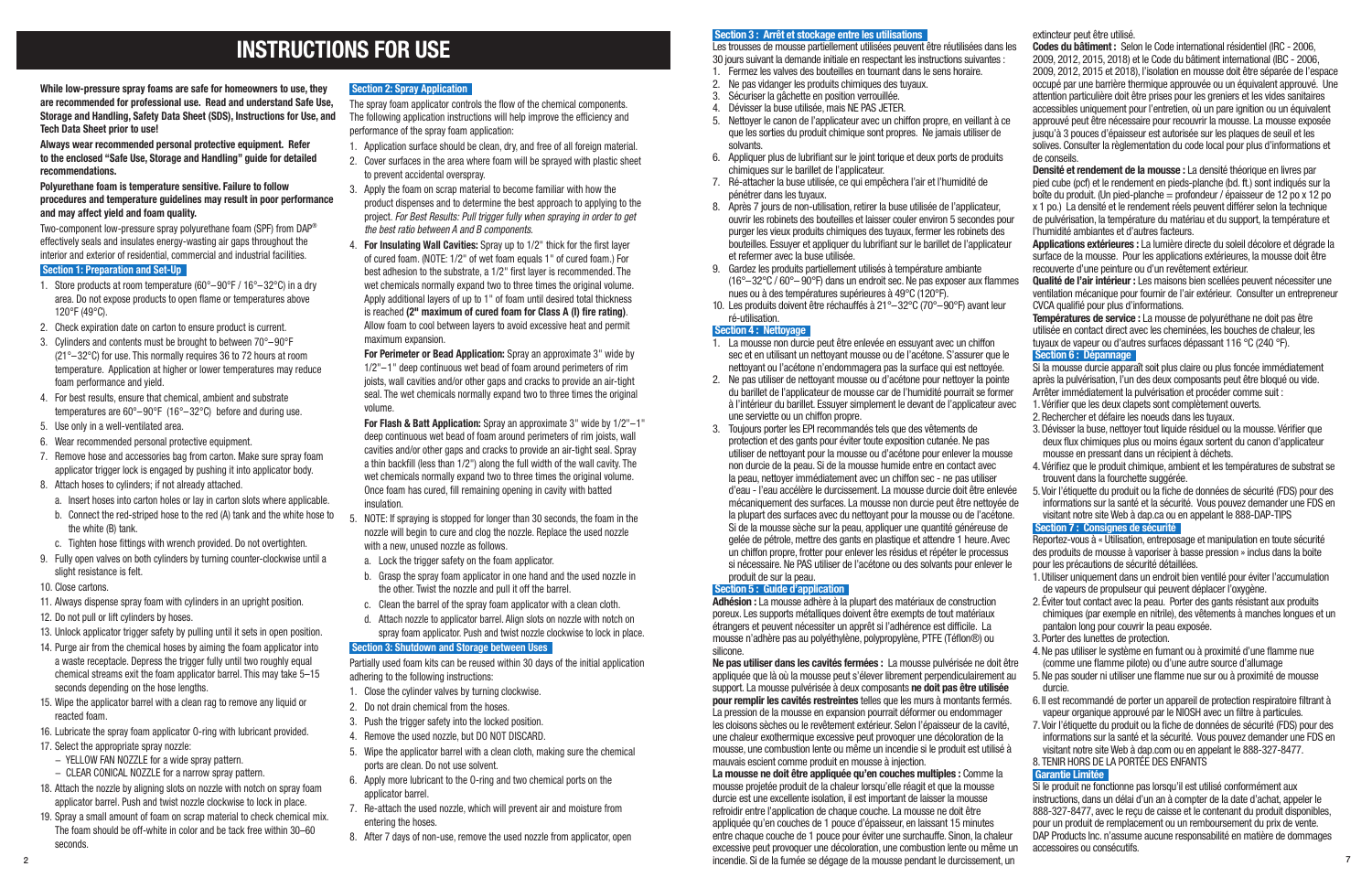- 1. Cierre las válvulas del cilindro girándolas en el sentido de las agujas del reloj. 2. No vacíe las mangueras de los productos químicos. 3. Empuje la traba de seguridad del gatillo a la posición de cerrado. espuma debe estar separado del espacio ocupado por una barrera térmica aprobada, o su equivalente aprobado. Se hacen consideraciones especiales para áticos y lugares de poca altura a los que se accede para servicios, donde puede necesitarse una barrera contra incendios o el equivalente aprobado, para cubrir la
- 
- 
- 4. Retire la boquilla usada, pero NO LA DESCARTE.
- 5. Limpie el tambor del aplicador con un paño limpio, asegurándose de que las salidas de producto químico estén limpias. No use solventes. espuma. En placas durmientes y dinteles se permite espuma expuesta de hasta 3 pulgadas de grosor. Consulte la jurisdicción del código local para más información y lineamientos.
- 6. Aplique más lubricante a la junta tórica y a los dos puertos de sustancias químicas en el cañón dispensador del aplicador.
- 7. Vuelva a conectar la boquilla usada, lo que impedirá que el aire y la humedad ingresen en las mangueras. 8. Después de 7 días de no utilizarlo, retire la boquilla utilizada del aplicador, abra las válvulas del cilindro y dispense durante unos 5 segundos para purgar las viejas sustancias químicas de las mangueras, cierre las válvulas **Densidad y rendimiento de la espuma:** La densidad teórica en libras por pies cúbicos y el rendimiento en pies tablares están indicados en el cartón del producto. (Tablero de un pie = 12" x 12" x 1" profundidad/espesor.) La densidad y el rendimiento pueden variar, dependiendo de la técnica de rociado, la temperatura del material y del sustrato, la temperatura y la humedad ambiente, además de otros factores.
- del cilindro. Limpie y aplique lubricante en el cañón dispensador y vuelva a sellarlo con la boquilla utilizada. **Aplicaciones en exteriores:** La luz solar directa decolorará y degradará la
- 9. Almacene los productos parcialmente usados a temperatura ambiente (16°–32°C / 60°–90°F) en un lugar seco. No los exponga a llamas abiertas o chispas o a temperaturas superiores a los 49°C (120°F). cubierta con una pintura o cobertura específicas para exteriores. **Calidad de aire en el interior:** Los hogares bien sellados pueden necesitar ventilación mecánica que provea aire del exterior. Para más información, consulte un contratista calificado para sistemas de climatización.
- 10. Los productos deben volver a entibiarse a 21°–32°C (70°–90°F) antes de volver a usarse.

# **Sección 4: Limpieza**

**Adhesión:** La espuma se adhiere a la mayoría de los materiales de construcción porosos. Los sustratos metálicos deben estar libres de materiales extraños y pueden requerir una imprimación cuando la adhesión es crítica. La espuma no se adhiere al polietileno, polipropileno, PTFE (Teflon®) o silicona.

**No apto para usar en cavidades cerradas:** La espuma en spray sólo debería aplicarse en lugares donde la espuma pueda elevarse libremente en forma perpendicular al sustrato. La espuma en aerosol de dos componentes **no se debe utilizar para rellenar cavidades** restringidas tales como las cavidades cerradas de montantes en pared. La presión de la espuma en expansión podría deformar o dañar el yeso o la cobertura exterior y el revestimiento. Según el grosor de la cavidad, la aparición de un exceso de calor exotérmico podría causar que la espuma se decolore, que arda sin llama o incluso se prenda fuego si indebidamente se utiliza el producto como producto de espuma inyectable.

**La espuma sólo debe aplicarse en capas múltiples:** Como la espuma en spray produce calor cuando reacciona, y la espuma curada es un aislante excelente, es importante permitir que la espuma se enfríe entre la aplicación de cada capa. La espuma debería aplicarse sólo en capas de una pulgada de grosor, y esperar 15 minutos entre capas de una pulgada para evitar el sobrecalentamiento. De otra manera, el exceso de calor podría provocar que se decolore, que arda sin llama o incluso se incendie. Si surgiera humo de la espuma cuando está curando, se puede utilizar un extintor de incendios.

- 1. La espuma no curada se puede remover limpiándola con un paño seco y utilizando limpiador de espuma o acetona. Verifique para asegurarse que el limpiador o la acetona no dañarán la superficie que se está limpiando.
- 2. No utilice limpiador de espuma ni acetona para limpiar la punta del cañón dispensador del aplicador de espuma debido a que se podría generar humedad dentro del cañón dispensador. Simplemente limpie el lado frontal del aplicador con un paño o trapo limpio.
- 3. Siempre use un EPP recomendado tal como ropa protectora y guantes para evitar la exposición de la piel. No use limpiadores de espuma o acetona para quitar de la piel la espuma no curada. Si la espuma húmeda hace contacto con la piel, limpie inmediatamente con un paño seco — no use agua —el agua acelera la cura. La espuma curada se debe retirar mecánicamente de las superficies. La espuma no curada se puede limpiar de la mayoría de las superficies con un limpiador de espuma o acetona. Si la espuma se seca en la piel, aplique cantidades generosas de vaselina, póngase guantes plásticos y espere 1 hora. Con un paño limpie firmemente todo el residuo y repita el proceso si fuese necesario. NO USE acetona ni otros solventes para retirar el producto de la piel. **Sección 5: Guía para la aplicación**  3. Quite la boquilla, limpie todo residuo líquido o en forma de espuma. Dispense el producto en un receptáculo para residuos y verifique que sean casi iguales los chorros de producto químico que salen del tambor del aplicador de espuma. 4. Verifique que las temperaturas del producto químico, del ambiente y del sustrato estén dentro del rango especificado. 5. Para más ayuda, si tiene preguntas adicionales: 888-327-8477 / dap.com **Sección 7: Precauciones de seguridad** Consulte la guía "Seguridad en el uso, almacenamiento y manipulación de productos de espuma en aerosol de baja presión" que se incluye en la caja, y contiene detalles de precauciones de seguridad.

**Códigos de la construcción:** Según los códigos de construcción modelo del Código Residencial Internacional (IRC - 2006, 2009, 2012) y del Código de Construcciones Internacional (IBC – 2006, 2009, y 2012), el aislamiento con

superficie de la espuma. Para aplicaciones en exteriores, la espuma debería ser

**Temperaturas de servicio:** La espuma de poliuretano no debe ser usada en contacto directo con chimeneas, venteos de calor, tubos de vapor, u otras superficies que superen los 116°C (240°F).

# **Sección 6: Resolución de problemas**

Si la espuma curada se torna más clara o más oscura en color inmediatamente después del rociado, uno de los dos componentes puede estar bloqueado o vacío. Pare el rociado inmediatamente y haga lo siguiente:

- 1. Compruebe que las dos válvulas estén totalmente abiertas.
- 2. Busque y elimine pliegues en las mangueras (si los hubiera).

- 1. Úselo sólo en un lugar bien ventilado para evitar la acumulación de vapores del propelente que podrían desplazar el oxígeno.
- 2. Use un respirador para vapores orgánicos aprobado por NIOSH que purifique el aire con un filtro en particular.
- 3. Evite el contacto con la piel. Use guantes resistentes a productos químicos (como el nitrilo), mangas largas y pantalones largos para cubrir la piel expuesta
- 4. Use gafas o antiparras de protección.
- 5. Llama abierta: No utilice el sistema si está fumando o en cercanía de una llama abierta, como la llama piloto de una estufa a gas.
- 6. No realice soldaduras ni use una llama abierta sobre espuma curada o cerca de ella.
- 7. Consulte la etiqueta del producto o la Hoja de datos de seguridad (Safety Data Sheet, SDS) para información sobre salud y seguridad. Puede solicitar una Hoja de datos de seguridad visitando nuestro sitio web en dap.com, o llamando al 888-327-8477.
- 8. MANTENER FUERA DEL ALCANCE DE LOS NIÑOS

## **Garantía Limitada**

Si el producto no se desempeña como se espera cuando se utilice según las instrucciones, dentro de un año a partir de la fecha de compra, llame al 888-327- 8477 con su recibo de venta y el envase del producto a disposición para hacer efectivo el reemplazo del producto o el reembolso del precio de venta. DAP Products Inc. no será responsable por daños incidentales o resultantes.

**Aunque las espumas en aerosol de baja presión son seguras para ser utilizadas por los propietarios de viviendas, ellas se recomiendan para uso profesional. Antes de usar el producto, lea y comprenda la guía "Seguridad en el uso, almacenamiento y manipulación de productos en espuma en spray de baja presión", la Hoja informativa sobre seguridad (SDS en inglés), las Instrucciones de uso y la Hoja de información técnica.**

**Siempre use el equipo de protección personal recomendado. Consulte las recomendaciones en detalle en la guía adjunta "Seguridad en el uso, almacenamiento y manipulación".** 

#### **La espuma de poliuretano es sensible a la temperatura. El no cumplimiento de procedimientos y lineamientos sobre temperatura puede resultar en un rendimiento pobre y puede afectar la calidad de la espuma.**

La espuma de poliuretano en aerosol (SPF) de baja presión de dos componentes de DAP sella y aísla efectivamente las brechas de aire de pérdida de energía a través del interior y exterior de las instalaciones residenciales, comerciales e industriales.

#### **Sección 1: Preparación e instalación**

- 1. Almacenar a temperatura ambiente (16°–32°C / 60°–90°F) en un lugar seco. No la exponga a llamas abiertas o chispas o a temperaturas superiores a los 49°C (120°F).
- 2. Compruebe la fecha de vencimiento en el envase para asegurarse de que el producto no esté vencido.
- 3. Los cilindros y contenidos deben alcanzar una temperatura de entre 21° y 32°C (70° y 90°F) para ser usados. Normalmente, eso requiere estar 36 y 72 horas a temperatura ambiente. Su aplicación a temperaturas mayores o menores puede reducir el rendimiento de la espuma.
- 4. Para mejores resultados, asegúrese de que las temperaturas del producto químico, del ambiente y del sustrato estén entre 16°–32°C (60°–90°F) antes y durante su uso.
- 5. Usar sólo en un lugar bien ventilado.
- 6. Use el equipo de protección personal recomendado.
- 7. Retire la manguera y la bolsa de accesorios del envase de cartón. Asegúrese de que esté trabado el gatillo del aplicador de espuma en spray empujando la traba del gatillo hacia adentro del cuerpo del aplicador.
- 8. Adjunte las mangueras a los cilindros; si no está incluido.
	- a. Inserte las mangueras en los agujeros del cartón o en las ranuras cuando corresponda.
	- b. Conecte la manguera a rayas rojas con el tanque rojo (A) y la manguera blanca con el tanque blanco (B).
	- c. Ajuste las conexiones de la manguera con la llave incluida entre los materiales.
- 9. Abra las válvulas por completo en ambos cilindros girándolas contra el sentido de las agujas del reloj hasta sentir una leve resistencia.
- 10. Cierre los envases de cartón.
- 11. Siempre dispense espuma en spray manteniendo en posición vertical los cilindros.
- 12. No tome ni levante el cilindro por la manguera.
- 13. Destrabe el seguro del gatillo del aplicado empujándolo hasta que esté en posición abierta.
- 14. Purgue el aire de las mangueras para sustancias químicas dirigiendo el aplicador de espuma dentro de un recipiente para desechos. Oprima el disparador completamente hasta que salgan del cañón dispensador del aplicador de espuma dos chorros de sustancia químicas aproximadamente iguales. Esto puede tomar de 5 a 15 segundos.
- 15. Limpie el tambor del aplicador con un paño limpio para quitar todo líquido o toda espuma que haya reaccionado.
- 16. Lubrique la junta tórica ("O-ring") del aplicador de espuma con el lubricante incluido.
- 17. Seleccione la boquilla para spray correcta:
	- − BOQUILLA AMARILLA TIPO ABANICO para un rociado de cobertura amplia. − BOQUILLA TRANSPARENTE CÓNICA para un rociado de cobertura angosta.
- 18. Adjunte la boquilla alineando las ranuras de la boquilla con la muesca del
- tambor del aplicador de espuma. Empuje y gire la boquilla en el sentido de las agujas del reloj para dejarla trabada.
- 19. Rocíe un poco de espuma sobre material de desecho para evaluar la mezcla de producto químico. La espuma debería ser de color blancuzco, y estar seca al tacto en 30-60 segundos.

### **Sección 2: Aplicación del spray**

El aplicador de espuma en spray controla el flujo de los componentes químicos. Las siguientes instrucciones de aplicación ayudarán a mejorar la eficiencia y rendimiento de la aplicación de la espuma en spray:

- 1. La superficie de aplicación deber estar limpia, seca y sin materiales extraños.
- 2. Cubra la superficie del lugar donde aplicará la espuma con un plástico para evitar accidentes en caso de rociar en exceso.
- 3. Aplique la espuma sobre material de desecho para familiarizarse con la forma en que se dispensa el producto y para determinar la mejor forma de aplicarlo en el proyecto.
- 4. **Para aislar cavidades en la pared:** Rocíe una primera capa de hasta 2,5 cm de alto (una pulgada) de espuma curada. (NOTA: 1,25 cm de espuma húmeda equivalen a 2,5 cm de espuma curada.) Para una mejor adhesión al sustrato, se recomienda una primera capa de 1,25 cm (media pulgada). Los productos químicos húmedos suelen expandirse dos o tres veces el volumen original. Aplique capas adicionales de espuma de hasta 2,5 cm hasta alcanzar la altura deseada **(Un máximo de 5 cm de espuma curada para fuego Clase A (I))**. Permita que entre cada capa colocada la espuma se enfríe para evitar el exceso de calor y la expansión máxima.

**Para aplicar en perímetros o como cordón:** Rocíe un cordón continuo de espuma húmeda de aproximadamente 7,5 cm de ancho por 1,25–2,5 cm de profundidad en los perímetros de viguetas de apoyo, cavidades de paredes y/o en otros espacios y grietas para proporcionar un sellado hermético. Los productos químicos húmedos suelen expandirse dos o tres veces el volumen original.

**Para aplicaciones de fibra de vidrio y espuma (flash and batt):** Rocíe un cordón continuo de espuma húmeda de aproximadamente 7,5 cm de ancho por 1,25-2,5 cm de profundidad en los perímetros de viguetas de apoyo, cavidades de paredes y/o en otros espacios y grietas para proporcionar un sellado hermético. Rocíe un relleno delgado (menor de 1,25 cm) a lo largo del ancho de la cavidad de la pared. Los productos químicos húmedos suelen expandirse dos o tres veces el volumen original. Cuando se haya curado la espuma, rellene el espacio remanente en la cavidad con aislamiento de fibra.

- 5. NOTA: Si se deja de rociar durante más de 30 segundos, la espuma en la boquilla comenzará a curarse y obstruir la salida. Cambie la boquilla usada por una nueva, sin usar, de la siguiente forma:
	- a. Active el seguro del aplicador de espuma.
	- b. Sujete el aplicador de espuma con una mano y la boquilla usada con la otra. Gire la boquilla hacia la izquierda (en el sentido contrario a las agujas del reloj) y tire de ella para separarla del cañón.
	- c. Limpie el tambor del aplicador con un paño limpio.
	- d. Coloque la boquilla en el tambor del aplicador. Alinee las ranuras con la muesca que tiene el aplicador de espuma. Empuje y gire la boquilla en el sentido de las agujas del reloj para dejarla trabada.

## **Sección 3: Cierre y almacenamiento entre usos**

Los kits de espuma parcialmente usados pueden volver a ser usados dentro de los 30 días de la aplicación inicial, si se cumplen las siguientes instrucciones:

# **INSTRUCCIONES PARA USO**